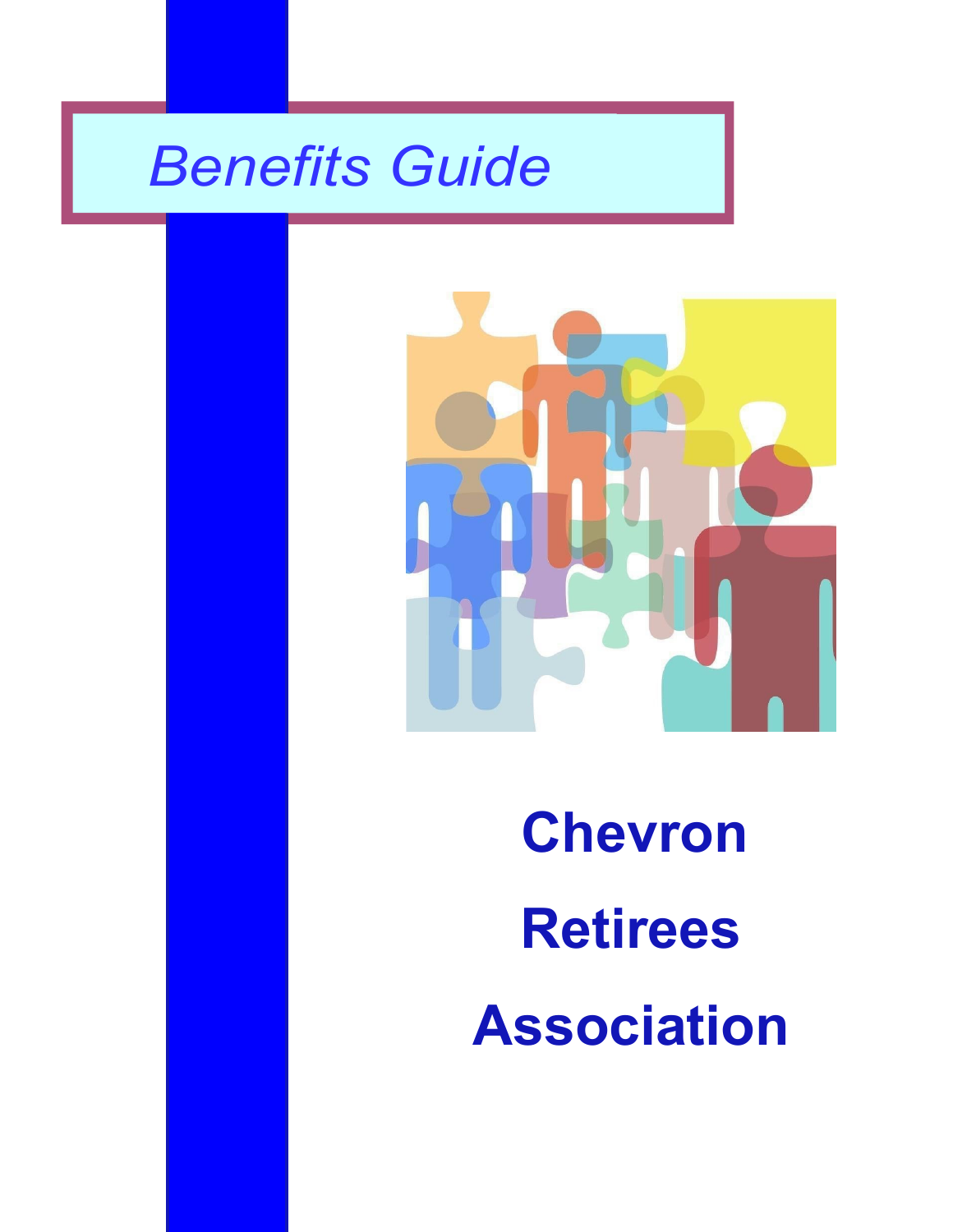## **Table of Contents**

| <b>Section</b>          | <b>Description</b>                                          | Page |
|-------------------------|-------------------------------------------------------------|------|
|                         | <b>The Benefits Guide</b>                                   | 3    |
| $\mathbf{I}$            | The Chevron Retirees Association (CRA) Benefits Committee   | 3    |
| III                     | The CRA Benefits Committee Contact Information              | 4    |
| IV                      | Chevron Benefits and Chevron / Provider Contact Information | 5    |
| $\overline{\mathsf{v}}$ | <b>CRA Benefits and CRA / Provider Contact Information</b>  | 8    |
| VI                      | <b>Chevron Discount Programs</b>                            | 9    |
| VII                     | <b>Government Programs</b>                                  | 10   |
| <b>VIII</b>             | <b>Additional Resources</b>                                 | 11   |

## **Disclaimer**

Descriptions in this Benefits Guide do not cover every provision in plans. Many concepts have been summarized, simplified, or omitted in order to present more understandable plan descriptions. If these descriptions are incomplete, or if there's any inconsistency between the information provided here and the official plan texts, the provisions of the official plan texts will prevail. Chevron Corporation reserves the right to modify a plan, in whole or in part, at any time, and for anyreason.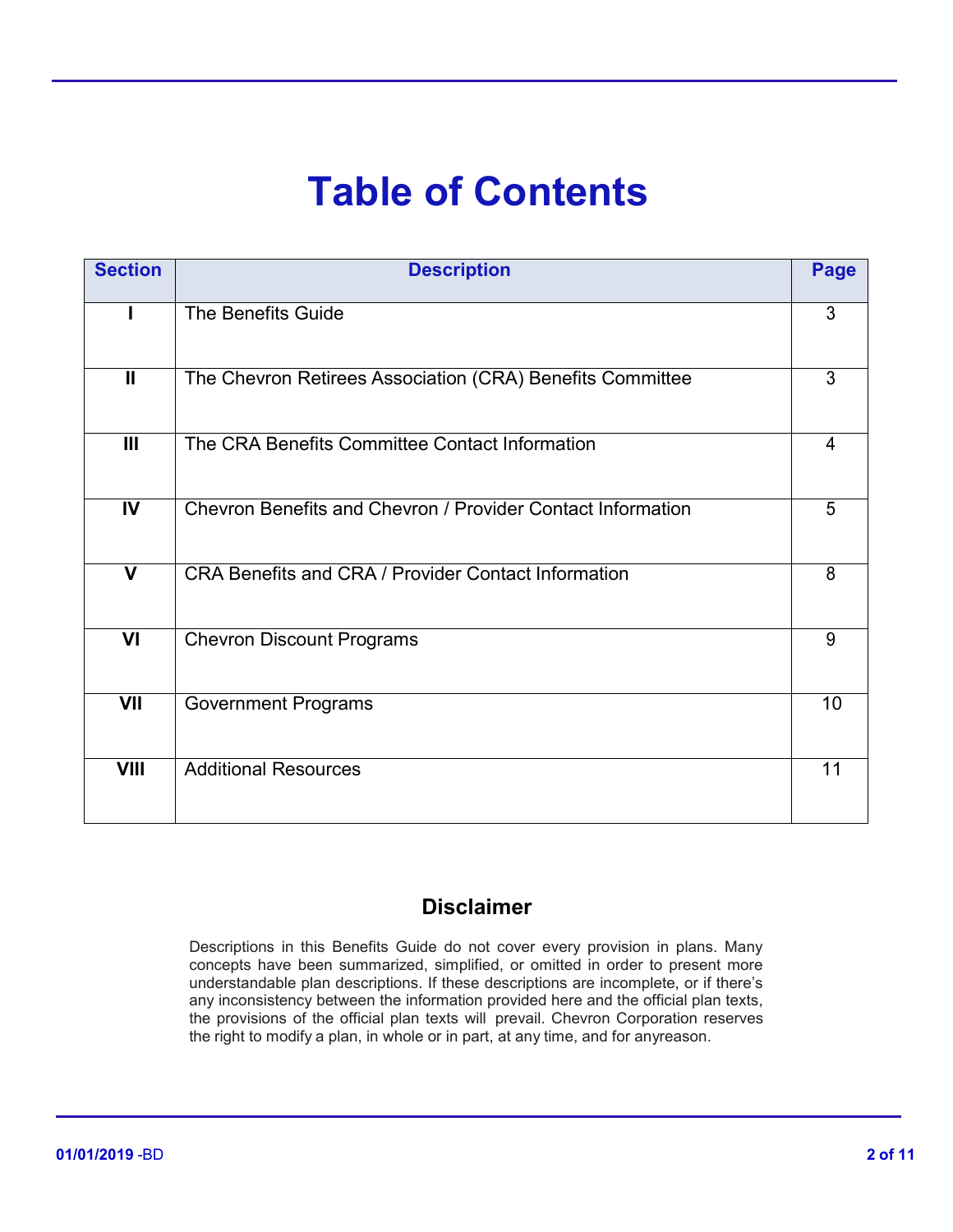## **I. The Benefits Guide**

#### **A. Purpose**

The purpose of the Benefits Guide is to help Chevron Retirees Association members with answers to everyday questions as well as determine the next step in where to go for assistance with complex issues. It also provides information on discounts on insurance, services, and products.

## **II. The Chevron Retirees Association (CRA) Benefits Committee**

#### **A. Purpose**

The CRA Benefits Committee recognizes the difficulty that members can encounter when trying to traverse and cope with the ever-increasing complexity of the benefits area. As such, the Benefits Committee was established to add value to the CRA membership and help members better understand benefits.

#### **B. Mission**

In carrying out its mission, the Benefits Committee assists the membership, in the following areas:

- 1. Informing and monitoring developments in benefits, health care, and related topical fields and issues;
- 2. Creating benefit resources, as necessary, or referring them to other available resources;
- 3. Assisting members by answering questions, especially during the open enrollment benefit process, or thereafter as issues arise; and
- 4. Offering programs that complement the Chevron benefits' areas.

The Chevron Retirees Association is not a subsidiary of the Chevron Corporation but is an independent, nonprofit, organization comprised of retired employees of Chevron or its predecessor companies. CRA plan descriptions in this document have been summarized for simplification. Any inconsistency between the information provided here and detail included in the provisions of the official plan texts, the provisions of the official plan texts will prevail. CRA reserves the right to modify a plan, in whole or in part, at any time, and for any reason.

Thank you for choosing the CRA! We look forward to assisting you.

Please take this opportunity to become familiar with the contents of this Benefits Guide for your future reference on both Chevron and CRA benefits, discounts, and resources, as well as information on government programs.

#### *Bill Dodge*

Chair, Benefits Committee Chevron Retirees Association

#### **CRA Benefits Committee**

John Dewes Jim Bonwell Mark Engelbrecht Herb Farrington Carl Pataky Jim Schultz Jos van der Velden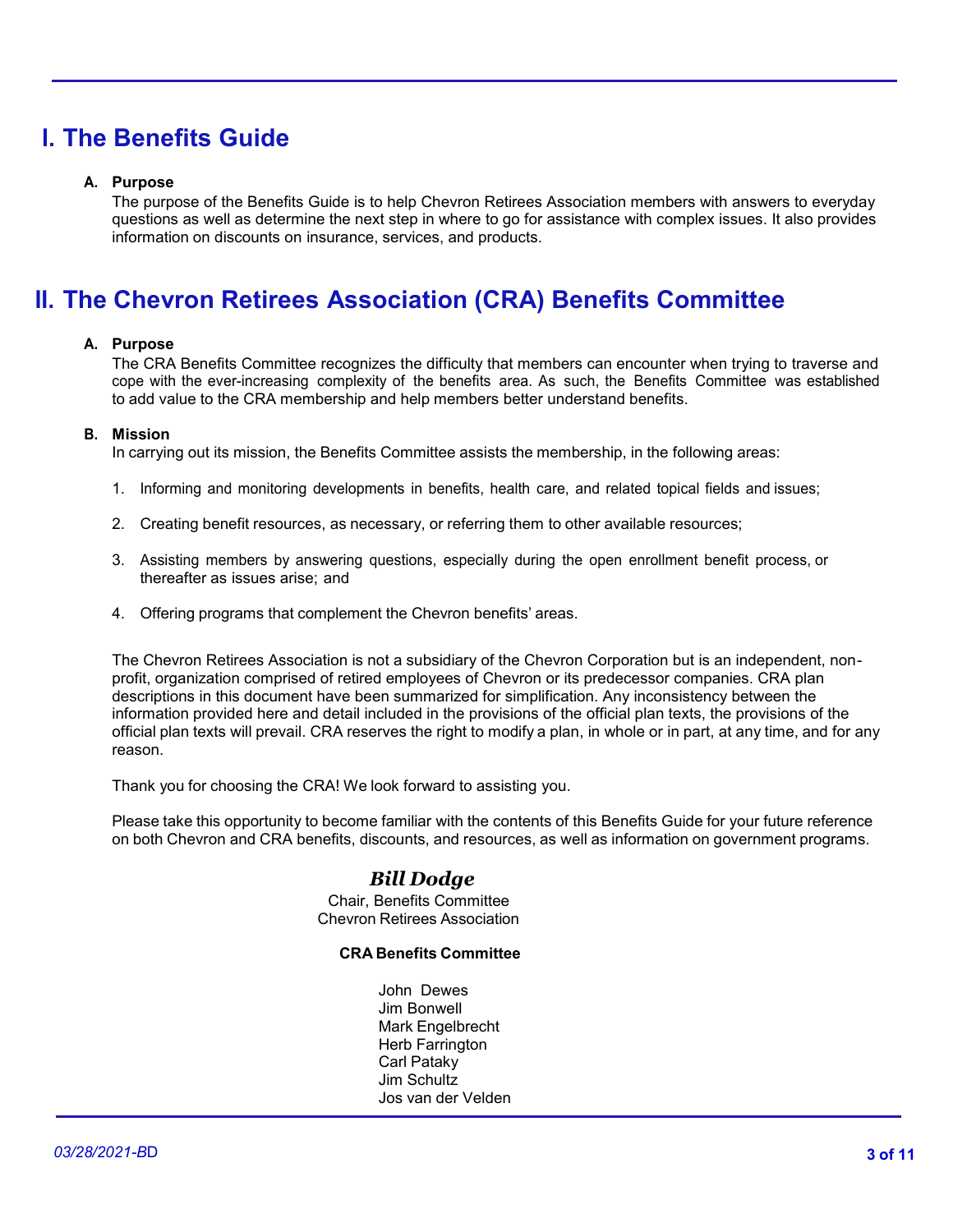## **III. The CRA Benefits Committee Contact Information**

| William (Bill) N. Dodge<br>Chevron/Gulf.<br>29033 Sky Forest<br>Magnolia, TX 77355<br>Home: 832-934-0680<br>CRABenefits9@gmail.com<br><b>Chair, Benefits Committee</b> |                                                                                                                                                        |  |  |
|------------------------------------------------------------------------------------------------------------------------------------------------------------------------|--------------------------------------------------------------------------------------------------------------------------------------------------------|--|--|
| Mark Engelbrecht<br>Chevron/Texaco<br>P.O. Box 2318 Belleview,<br>FL 34421 352-203-3663<br>markaengelbrecht@vahoo.com                                                  | James (Jim) R. Schultz<br>Chevron<br>20 Country Hills Court<br>Danville, CA 94506<br>925-368-8628<br>jirs@aol.com                                      |  |  |
| Herb Farrington<br>Chevron/Unocal<br>13936 Grambling Circle<br>Westminster, CA 92683<br>714-904-5825<br>herbf76@msn.com                                                | Jos van der Velden<br>Chevron/Gulf Canada<br>862 Habgood Street<br>White Rock, British Columbia, Canada V4B 4W3<br>604-542-2049<br>jospth.48@gmail.com |  |  |
| Carl Pataky<br>Chevron/Gulf<br>1525 Via Appia St<br>El Paso, TX 79912<br>915-584-9306<br>cpataky@flash.net                                                             | John Dewes<br>Chevron<br>108 Poppy Ct.<br>Walnut Creek, CA<br>925/939-1988<br>john.dewes@alumni.nd.edu                                                 |  |  |
| <b>Jim Bonwell</b><br>Chevron<br>5120 Hansen Drive<br>Antioch, CA 94531<br>925-997-6072<br>ibonwell@pacbell.net                                                        |                                                                                                                                                        |  |  |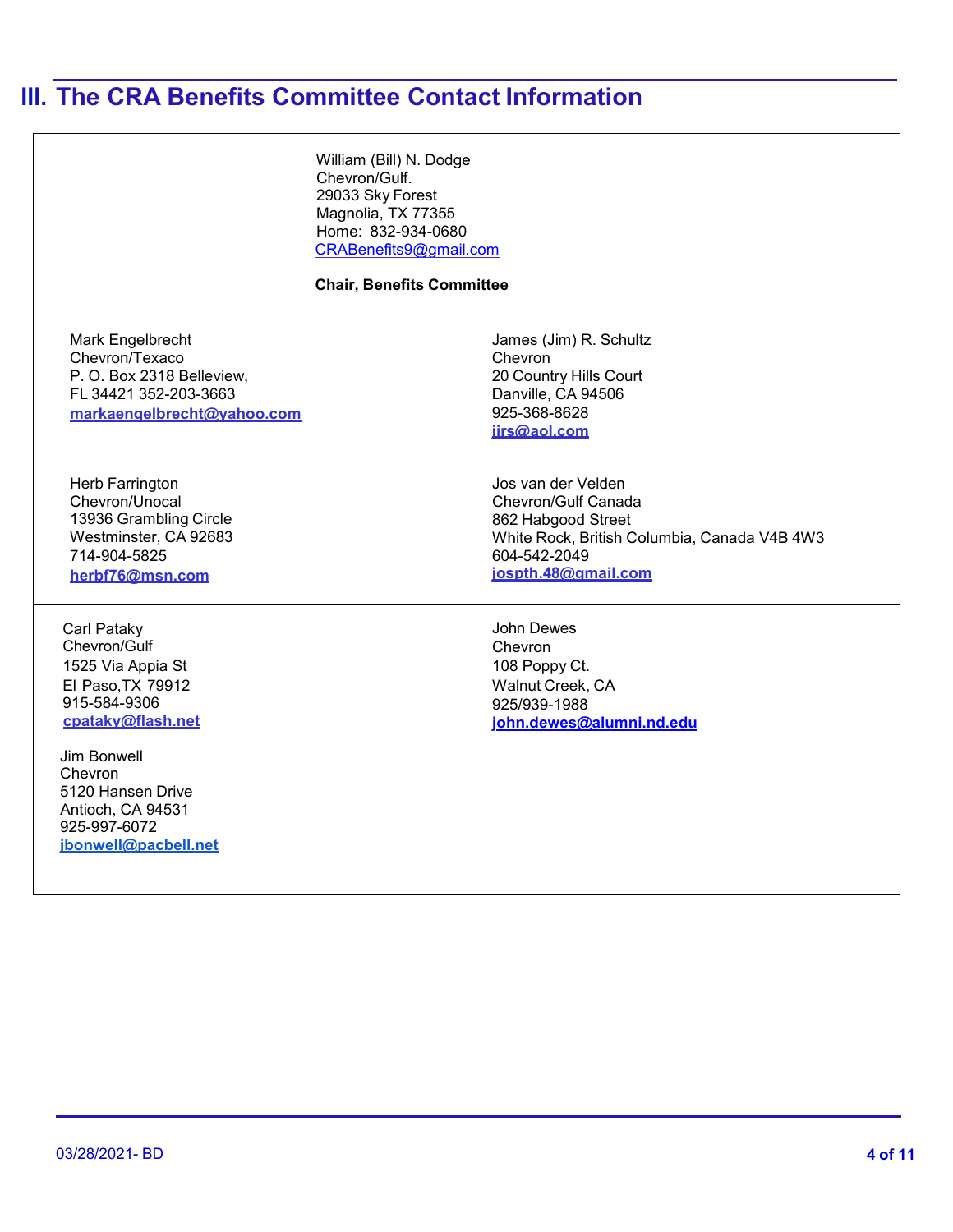## **IV. Chevron Benefits and Chevron/Provider Contact Information**

#### **A. The Chevron Human Resource Service Center (HRSC) Contact Information:**

Phones: If inside the U.S.; 1-888-TALK2HR, or 1-888-825-5247 If outside the U.S.; 1-832-854-5800, preceded by the international access code Fax**:** 1-888-329-8647

Hours of Operation:

Monday - Friday, 6 AM - 5 PM Pacific Time ; 7 AM - 8 PM Central Time, ex. holidays

Mailing Address: Chevron Human Resource Service Center P.O. Box 981909 El Paso, TX 79998

#### Website: **[hr2.chevron.com/fo](http://hr2.chevron.com/retiree)rmeremployee**

*Note: You will need your Password/PIN when you call the Chevron Human Resource Service Center. If you don't remember or don't know it, hold the line each time you are prompted to enter it until you are provided options to speak with a representative. You will need to provide alternate information to verify your identity, and the transactions you're allowed to complete will be limited until a formal PIN reset can be performed.*

#### **B. Chevron Benefit Plans**

Chevron demonstrates its ongoing concern for retirees by offering retirement programs, and health and welfare benefits. The following summary is designed to help you determine who to contact if there are any questions, issues, or claims:

#### **C. Plan Types**

- **1.** Retirement and Savings Plans: Contact the Chevron Human Resource Service Center at the telephone number above. Information on Chevron's pension plan and savings plan (the Employee Savings & Investment Plan) is located in the Summary Plan Descriptions found under the "Retirement and Savings" section of the Retiree Center website at **[hr2.chevron.com/f](http://hr2.chevron.com/retiree)ormeremployee**
- 2. Group Life Insurance: Provided through MetLife. Contact the Chevron HRSC at the telephone number shown above for beneficiary designations or anychanges.
- 3. Post-65 Healthcare: To understand Chevron's Retiree Enrollment Milestones for retiree medical eligibility, contact Chevron Human Resource Service Center.

In 2017, Chevron transitioned its healthcare management for eligible post-65 retirees and eligible dependents to Via Benefits (formerly OneExchange.) Chevron's company contribution is delivered through Healthcare Reimbursement Arrangements (HRAs) managed by Via Benefits. A Willis Towers Watson Company, Via Benefits is a private exchange and is different from public health insurance marketplaces.

Via Benefits offers employers integrated solutions with end-to-end support for all workforce segments. Via Benefits, with its scalable environment, can provide cost efficiencies, established relationships with healthcare vendors that provide improved choices and leverage based on a substantial client base and buying power.

For enrollment in and support with medical, prescription drugs, dental and/or vision plans, and for HRA information, contact Via Benefits. Website: [https://My.Viabenefits.com/Chevron](https://my.viabenefits.com/Chevron)

Customer Service Phone: 1-844-266-1392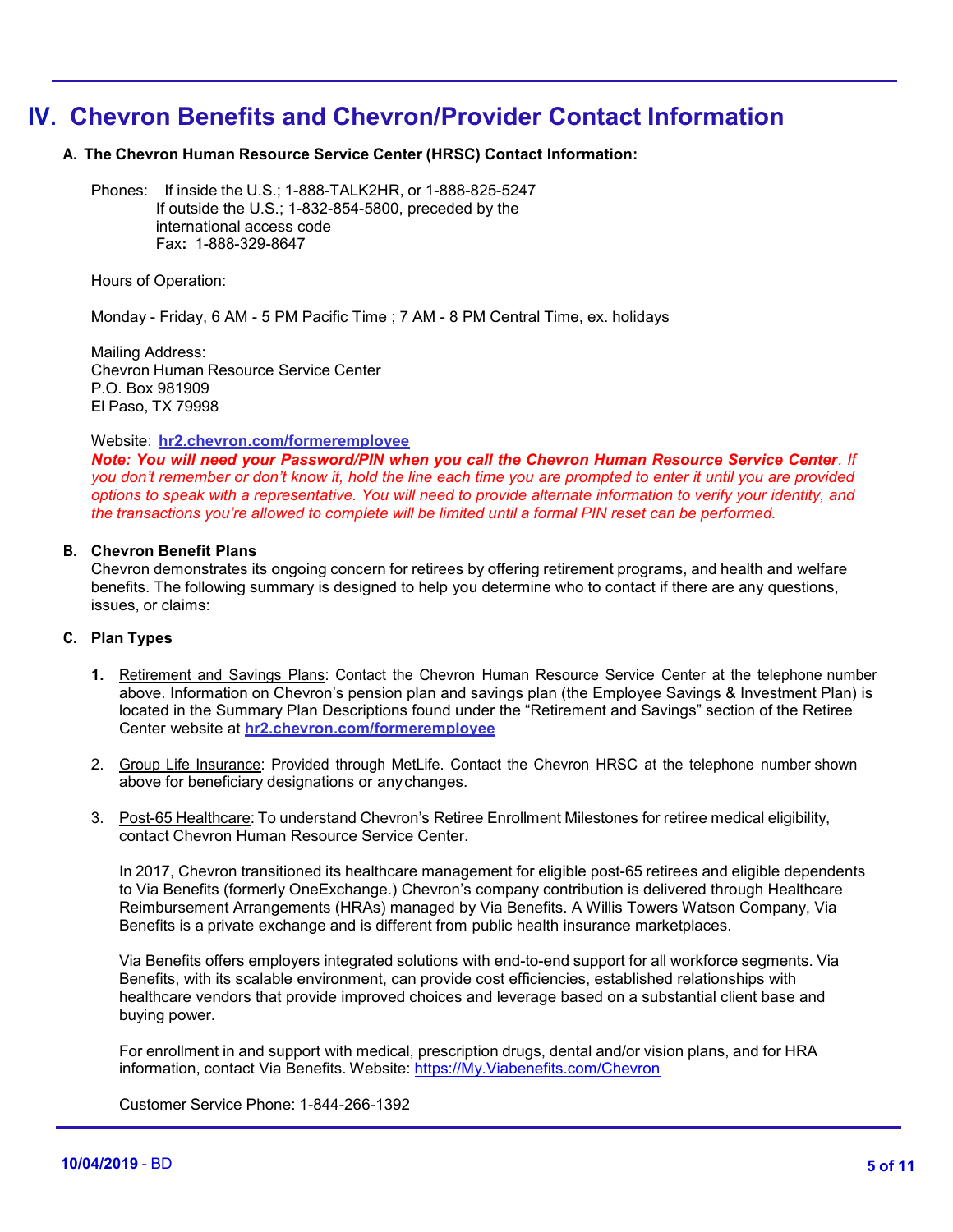Hours of Operation: Monday - Friday 5 AM - 6 PM Pacific Time; 7 AM - 8 PM Central Time

- a. After Enrolled in a Medical Plan through Via Benefits: Contact your benefits provider with questions about coverage, or to inquire about a claim.
- b. Medical HMOs: If a Medical HMO is selected through Via Benefits, refer to the member identification card for provider and contact information.
- c. Prescription Drugs: Prescription drug coverage is available as standalone policies or could be included as part of a combined policy such as Medicare Advantage. Offered through Via Benefits, there are many choices, so members should refer to their member identification cards for provider and contact information.
- d. Dental: In 2017, there were three dental providers offered through Via Benefits (MetLife, HumanaOne, and Renaissance Dental) Note: Some Medicare Advantage policies may include a dental provision. Members should refer to their policy enrollment information for provider and contact information.
- 4. Pre-65 Healthcare: To understand Chevron's Retiree Enrollment Milestones for retiree medical eligibility, contact the Chevron Human Resource Service Center.
	- a. Chevron Medical Plans: Three plans are available, administered by Anthem Blue Cross.

Anthem Blue Cross Customer Service Phone: 1-844-627-1632 Website: **[www.anthem.com/ca](http://www.anthem.com/ca)** *(Note: Based in California, links are provided to available states)* Mobile App: Anthem Anywhere app

Register on the Anthem website to create a member login Username and Password, and see the Chevron-specific plans and resources.

You can also **Find a Doctor** without registering as a member or logging in:

- From Anthem's home page select the Menu at the top left side of the screen.
- In the center section under **Care**, select **Find a Doctor.**
- In the **Search as a Member** section on the left side *(there is no need to complete the Username and Password)* there is a field under **OR,** insert the alpha prefix CCV to see Chevron's in-network providers**\***, and then indicate Continue.
- Complete the information requested to refine the doctors' search.

**\***Do NOT **Search as a Guest,** as it will reflect all providers, and will not limit the list to only Chevron's in-network providers.

- b. Dental: Delta Dental of California. Refer to member identification card for provider and policy details.
	- i. Delta Dental PPO Plan:

Customer Service Phone: 1-800-228-0513 Hours of Operation: Monday - Friday, 5 AM - 5 PM Pacific Time (7 AM - 7 PM Central Time)

ii. Delta Dental HMO Plan (DeltaCare USA):

Customer Service Phone: 1-800-422-4234 Hours of Operation: Monday - Friday, 5 AM - 6 PM Pacific Time (7 AM - 9 PM Central Time)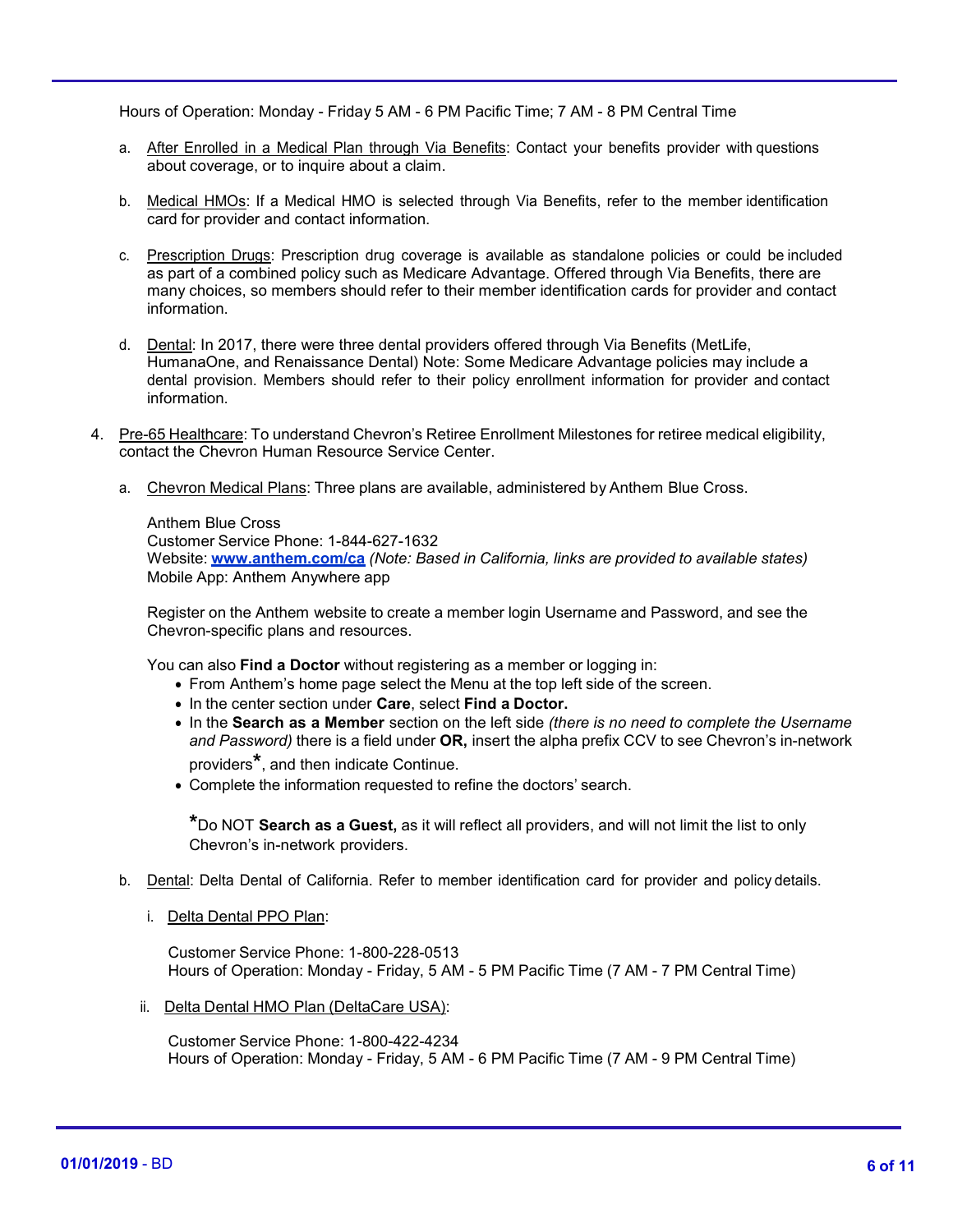Claims Mailing Address: Delta Dental Claims Department, P.O. 997330 Sacramento, CA 95899-7330

Claims Phone: 888-335-8227 Website: **[www.deltadentalins.com/chevron](http://www.deltadentalins.com/chevron)** Mobile App: Delta Dental app on Google Play or Apple App Store

c. Vision: VSP Vision Care. No card issued; use your Social Security Number for validation of coverage.

Customer Service Phone: 1-800-877-7195 Hours of Operation: Monday - Friday, 5 AM - 8 PM, Saturday, 6 AM - 5 PM Pacific Time Website: **[www.vsp.com/go/chevron](http://www.vsp.com/go/chevron)**

d. Long-term Care Insurance: Long-term care insurance is available for those that qualify through Genworth Life Insurance Company, based on age (max. <80 yrs.), health, and coverage amount. If interested in long-term care insurance, contact Chevron HRSC.

*(Note: Though MetLife is not accepting new long-term care insurance members, previously issued policies covering individuals will be honored.)*

Customer Service Phone: 1-888-825-5249, select 6 when prompted Hours of Operation: Monday - Friday, 7 AM - 7 PM Central Time

- e. Chevron Humankind Program: A 1-to-1 matching program for eligible financial contributions up to \$3,000 per retiree per year. Grants are available for volunteer work. For more information, visit the CRA website at **[www.chevronretirees.org](http://www.chevronretirees.org/)** There, under the "Resources" tab, you will find a **[Chevron Humankind](http://www.chevronretirees.org/ResourcesGroup/ChevronHumankind)** page.
- f. Employee Assistance and WorkLife Services: A division of Global Health and Medical, is a consulting service, is staffed with licensed, certified mental health professionals who are familiar with Chevron policies and culture. The services are designed to help resolve a broad range of problems – from practical everyday issues to more complicated personal concerns. There is no charge to you or your family for Employee Assistance and WorkLife Services. These services are available to employees, family members, and retirees. Your discussions with an advisor are completely confidential, except when there is threat to harm yourself or others, including child abuse. Some of the areas the advisors help resolve include:
	- Family and relationship problems,
	- Personal and emotional issues, including handling stress,
	- Major changes in your life, and
	- Concerns about your or someone else's alcohol or drug use.

If ongoing assistance is required, an advisor may refer you to resources within your community.

Contact the Employee Assistance and WorkLife Services at 1-800-860-8205 or 1-925-842-3333 (if outside the US) during business hours weekdays. If you have an urgent matter after business hours, an advisor is on-call 24 hours a day, and will respond.

g. REACH Scholarship: Children of Chevron retirees are eligible to apply for the REACH scholarship program. Applications are available at the end of November. Students or retirees may email **[ameeks@scholarshipamerica.org](mailto:ameeks@scholarshipamerica.org)** for an application during the last week of November. Applications are due early. Late applications will not be accepted. The REACH program is for sons and daughters of Chevron employees and retirees. (Grandchildren are eligible if the retiree has legal custody of the child).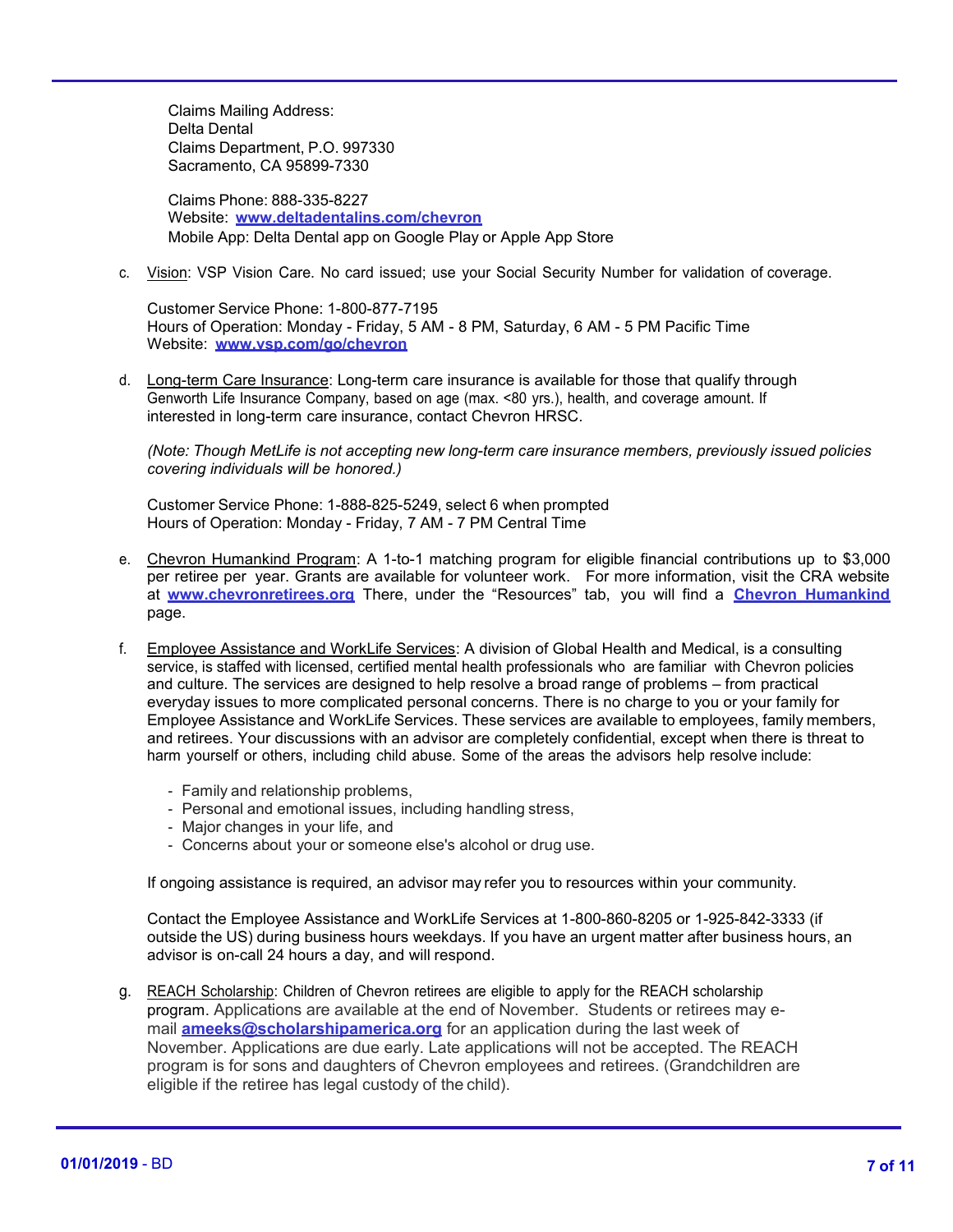#### **D. Notification of retiree's death:**

It is **very important** to report a retiree's death immediately to permit Chevron to initiate multiple required processes. Please contact the Chevron HRSC at the telephone number shown in Section IV-A.

- 1. After reaching the Chevron HRSC telephone number, select the appropriate number for Health & Welfare benefits
- 2. A representative can provide information to the caller on the three methods of submitting required documentation:
	- a. By mail,
	- b. By fax, or
	- c. "Upload Documents" through the BenefitConnect.com website. The individual needs to be logged into the member's secure portal. "Upload Documents" is found in the upper right corner of the main page.

## **V. CRA Benefits and CRA / Provider Contact Information**

#### **A. Purpose**

Our members may have a need for benefits not available through Chevron. As such, our members may find it advantageous to have several plans available to augment those offered by Chevron.

#### **B. Plan Types**

#### 1. Dental Coverage Offered by CRA:

The CRA dental program is available to dues paying members. The CRA dental program does not coordinate with the Chevron dental program. Renewals are mailed to current CRA dental program members each February, with the opportunity to switch plans, add or drop dependents in March, with the annual renewal effective on April 1. To make plan changes, contact MetLife. A unique ID Number is required to make plan changes. The ID Number is found in your enrollment kit. While renewals are annual, enrollment is a one-time opportunity with enrollment kits automatically mailed to new dues-paying members.

The CRA dental coverage by MetLife offers a choice of two plans: one with a \$750 annual maximum benefit, and one with a \$1,500 annual maximum benefit.

a. No card is issued. Use your Social Security Number for validation of coverage. Note: Some Medicare Advantage policies may include a dental provision.

MetLife Customer Service Phone: 1-800 METLIFE, or 866-832-5756 Website: **[www.cradental.com](http://www.cradental.com/)**

2. Hearing Aid Program through Hear In America (HIA): A discount program is available through Hear In America (HIA) to address the high cost of hearing aids. HIA is an independent organization; it is not affiliated with any health insurance provider. HIA has been in business since 1995. Their staff of licensed professionals are experienced hearing instrument specialists that provide personalized attention. Currently, they represent 34 associations with four million members.

#### a. Products / Services:

Hearing aids are produced by nine major U.S. manufacturers: GN Resound, Widex, Oticon, Phonak, Rexton, Siemens, Starkey, Sonic Innovation, and Unitron. HIA also provides other services and supplies, including free hearing screening, 45-day trial period, three-year warranties, a three-year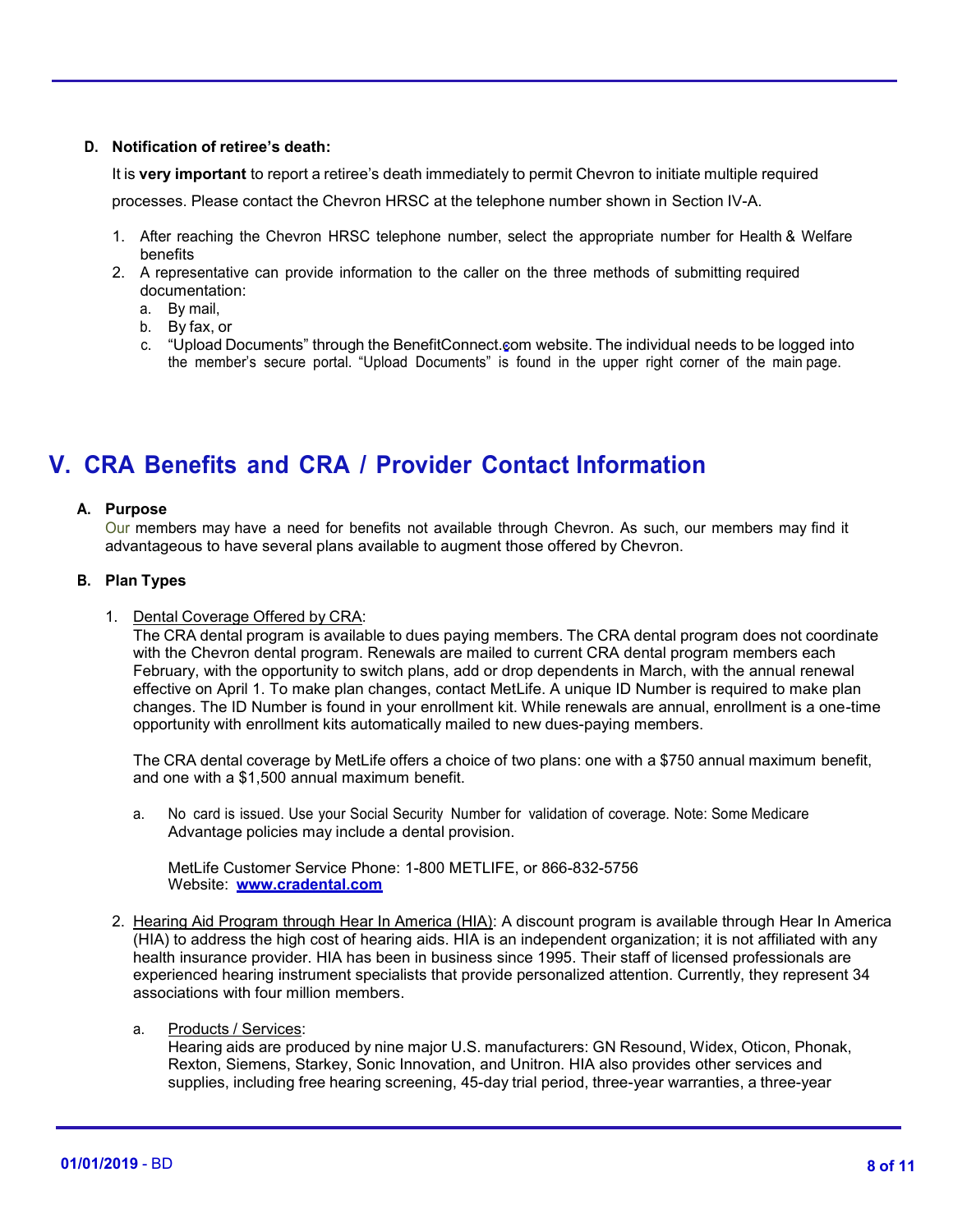supply of batteries, free cleanings, adjustments, and retesting for the life of the hearing aid. Also, as experts in this field, HIA offers second opinions and consultative advice.

b. Price:

HIA offers highly discounted prices from 35-70% off the manufacturer's suggested retail price (MSRP) for top-of-the-line, state-of-the-art hearing aids. There is twelve-month interest-free financing, or up to five years with interest for those who qualify.

There is no enrollment fee or premium if you should decide to use HIA. Also, there is no charge for their services. They are paid through their discount arrangements with the manufacturers.

c. Eligibility:

The Program is available to employees, retirees, dependents, surviving spouses, and their families. CRA Members can enroll themselves and their family when they contact HIA Services. When you contact HIA, make sure to mention that you are a member of the Chevron Retirees Association.

**d.** Enrollment Contact Information**:**

To enroll in the HIA Discount Program, please contact them by telephone at 1-800-286-6149, Monday through Friday, 9:00 AM - 5:15 PM Eastern Time. You may also visit their website at **[www.hearinamerica.com](http://www.hearinamerica.com/)** .

#### Locations:

Once contact is made, HIA arranges visits to hearing centers near your home. They also liaise with and monitor the activities of that hearing center.

- 3. Auto and Home Insurance: Auto and Home Insurance is no longer available for issuance of new policies. However, coverage will be honored on current policies in force.
- 4. Visit CRA's website (**[www.chevronretirees.org](http://www.chevronretirees.org/)**) or more information on the above programs. There, under the "Benefits" tab, you will find a "**CRA [Benefits](http://chevronretirees.org/BenefitsGroup/CraBenefits.aspx)**" page outlining your benefits as a CRAmember.

## **VI. Chevron Discount Programs**

#### **A. Purpose**

The Chevron and CRA discount programs provide retirees with discount on the purchase of products/services.

#### **B. Discounts**

- 1. Chevron/Texaco Credit Card: Through the Chevron credit card program, a discount is offered to retirees when purchasing Chevron and Texaco gasoline. To apply for a credit card, visit the CRA website (**[www.chevronretirees.org](http://www.chevronretirees.org/)**). Under the "Benefits" tab, the "**[Chevron](http://chevronretirees.org/BenefitsGroup/ChevronBenefits.aspx) Benefits**" page includes a link to the application for an employee/retiree credit card.
- 2. Chevron Recreation Program (ChevRec) and BenefitHub: BenefitHub, Chevron Recreation's Discount Portal, is available to retirees as well as employees. BenefitHub provides discounts on major purchases including cars, electronics, cell phone services, exercise equipment, and opportunities at local restaurants and spas in your area. It also offers specials geographically by entering your zip code. The website's search engine gives you flexibility in reviewing the website by product, by brand, and by price. Visit CRA's website (**[www.chevronretirees.org](http://www.chevronretirees.org/)**) for more information on the discount program. There, under the "Benefits" tab, you will find a "**CRA [Benefits](http://chevronretirees.org/BenefitsGroup/CraBenefits.aspx)**" page outlining enrollment procedures.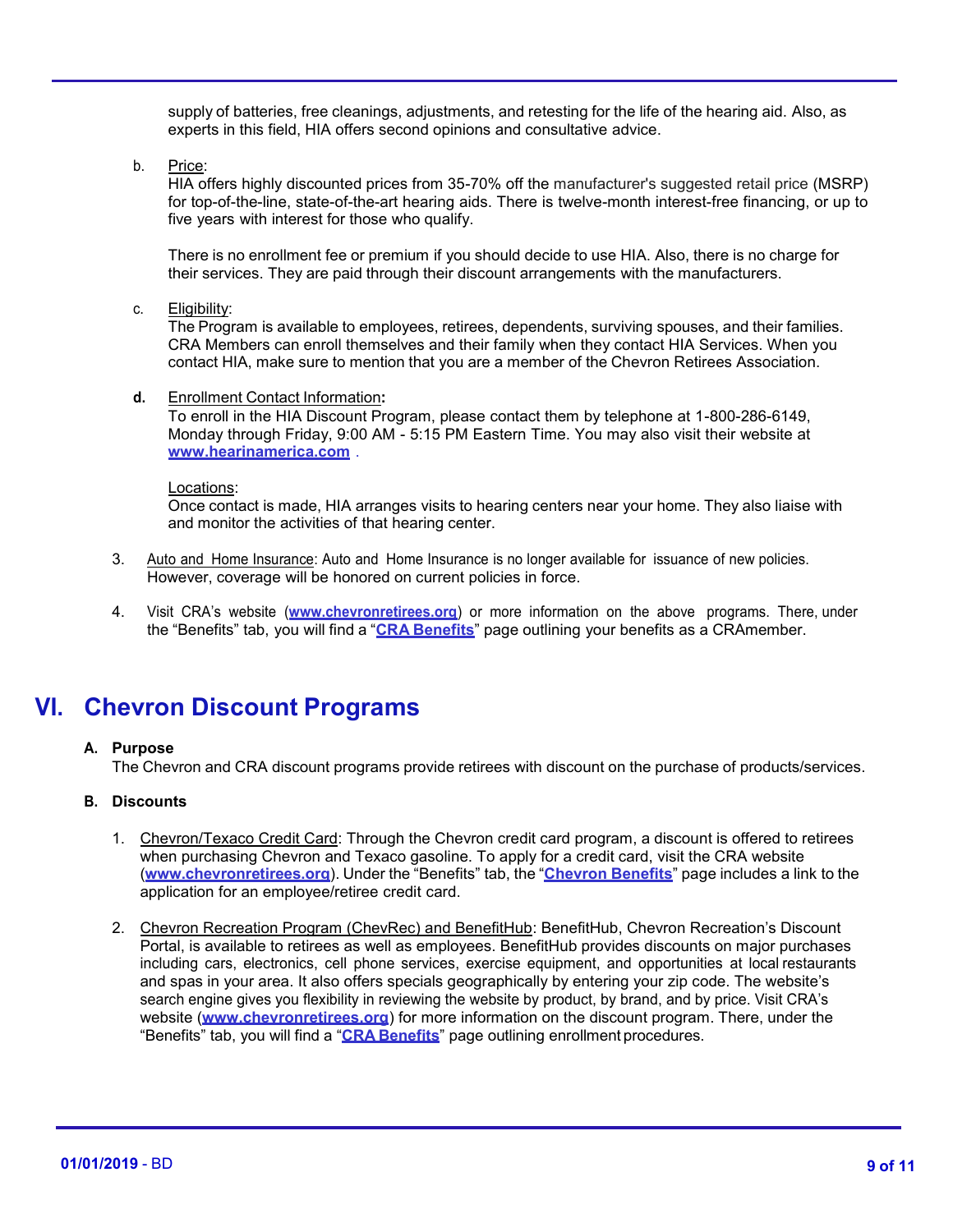## **VII. Government Programs**

#### **A. Purpose of Social Security**

The Social Security Act and related laws established a number of programs that have the following basic purposes. They provide for the material needs of individuals and families, protect aged and disabled persons against the expenses of illnesses that may otherwise use up their savings, keep families together, and give children the chance to grow up healthy and secure. The following programs are included:

- 1. Retirement insurance
- 2. Survivors insurance
- 3. Disability insurance
- 4. Hospital and medical insurance for the aged, the disabled, and those with end-stage renal disease;
- 5. Prescription Drug Benefit
- 6. Extra help with Medicare Prescription Drug Costs
- 7. Supplemental Security Income
- 8. Special Veterans Benefits
- 9. Unemployment insurance
- 10. Public assistance and welfare services, including:
	- a. Temporary assistance for needy families
	- b. Medical assistance
	- c. Maternal and child health services
	- d. Child support enforcement
	- e. Family and child welfare services
	- f. Food stamps
	- g. Energy assistance

#### **B. Social Security Contact Information**

Customer Service Phone: 1-800-772-1213 Toll-free ; Automated ; 24hrs./day Provides various information including local office phone number, address and hours of operation

Mailing Address: Social Security Administration Office of Public Inquiries, Windsor Park Building 6401 Security Boulevard Baltimore, MD 21235

The above information is from the Social Security website: **[www.socialsecurity.gov](http://www.socialsecurity.gov/)** .

#### **C. Purpose of Medicare and Medicaid**

Medicare and Medicaid are two different government-run programs created in 1965 in response to the inability of older and low-income Americans to buy private health insurance. Medicare and Medicaid are social insurance programs that allow the financial burdens of illness to be shared among healthy and sick individuals, and affluent and low-income families.

1. **Medicare** is a **federal** program providing health coverage to those 65 or older, or those that have a severe disability, regardless of their income. The different parts of Medicare help cover specific services: